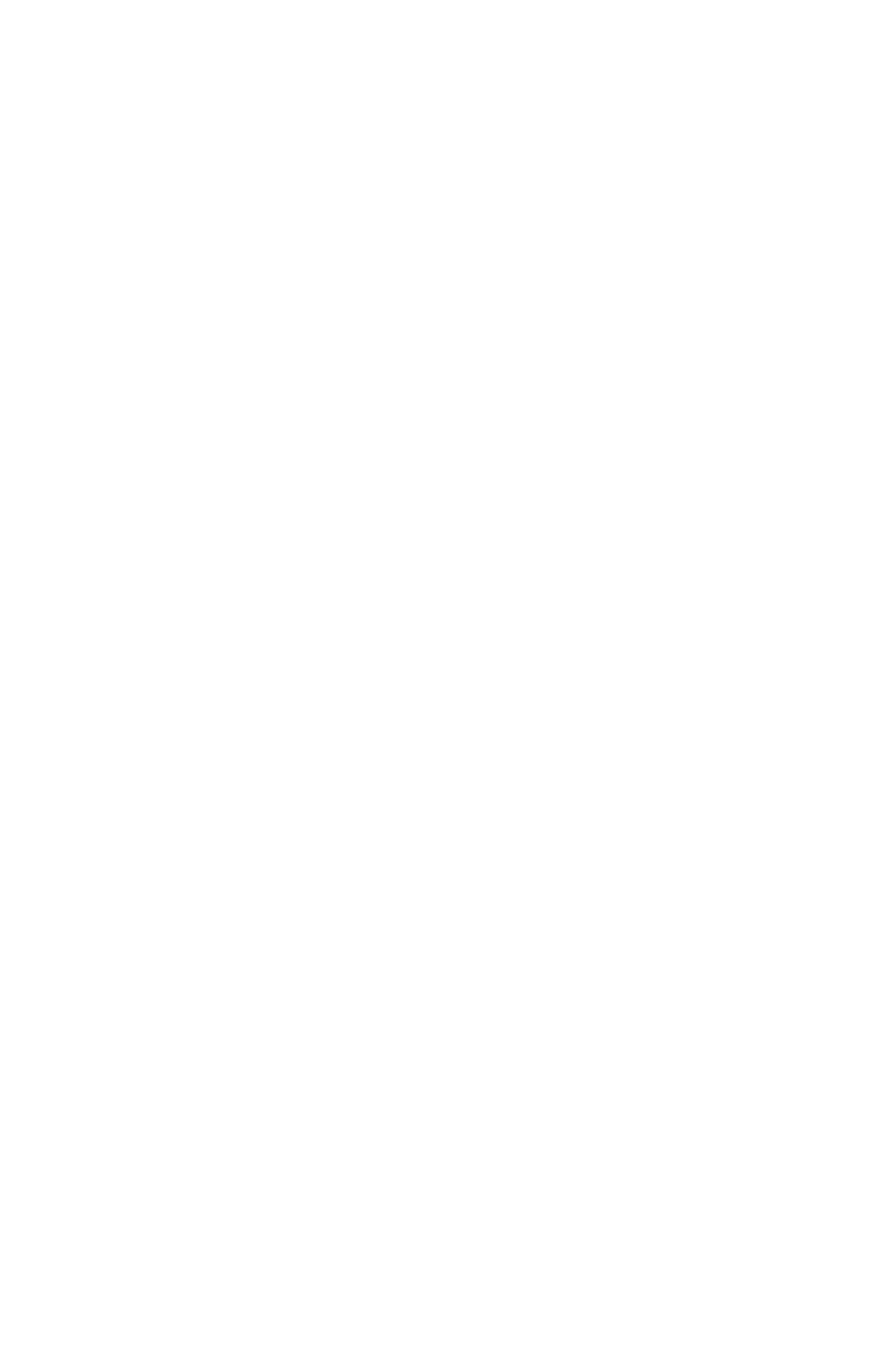# **Table of Contents**

| 4.6.2. Using HyperTerm to Download or Upload the Memory Card 10 |  |
|-----------------------------------------------------------------|--|
|                                                                 |  |
|                                                                 |  |
|                                                                 |  |
|                                                                 |  |
|                                                                 |  |
|                                                                 |  |
|                                                                 |  |
|                                                                 |  |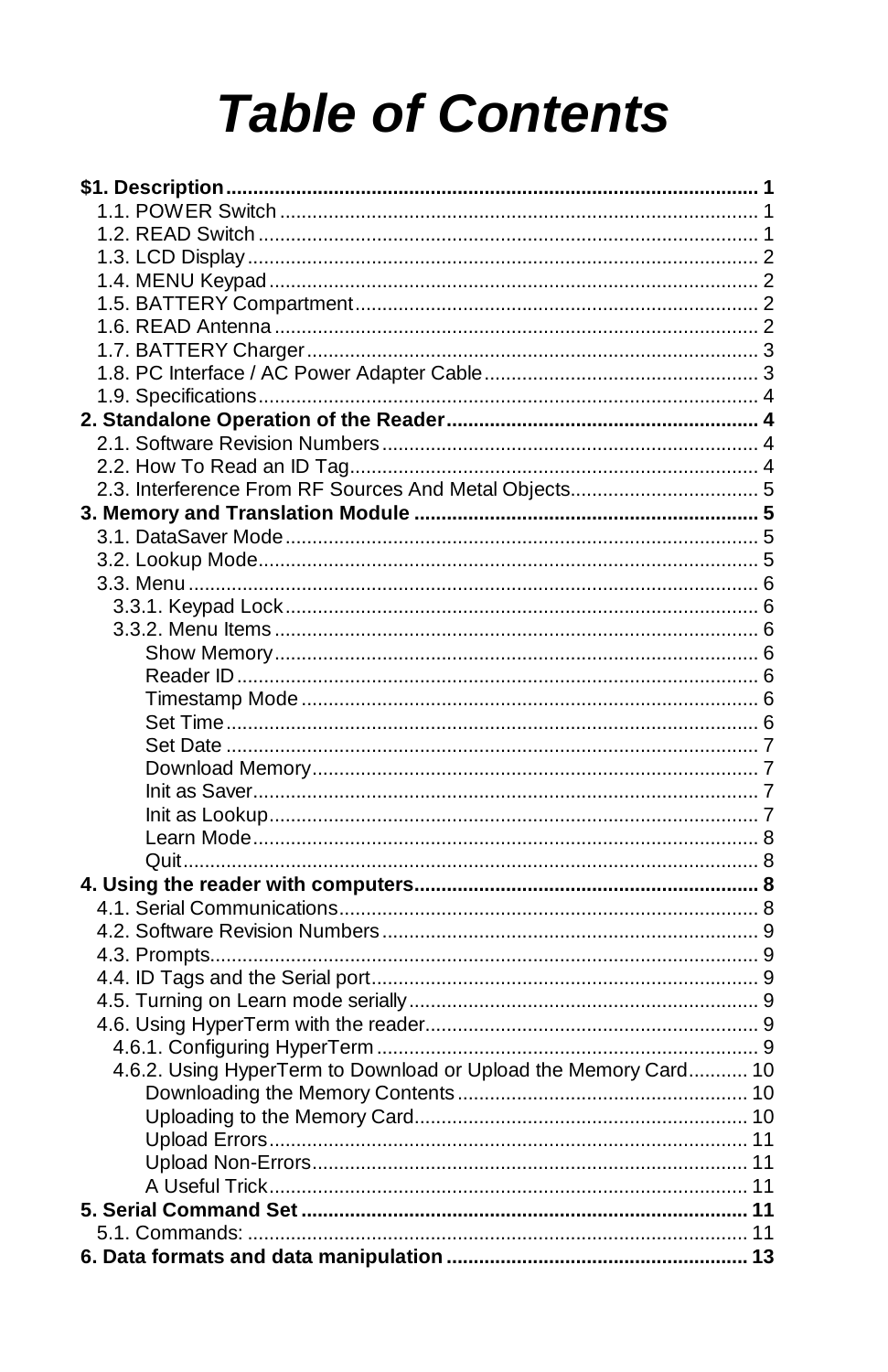AVID Power TracKer III RFID Reader **Operating Manual** ©2003 AVID Identification Systems, Inc. All rights reserved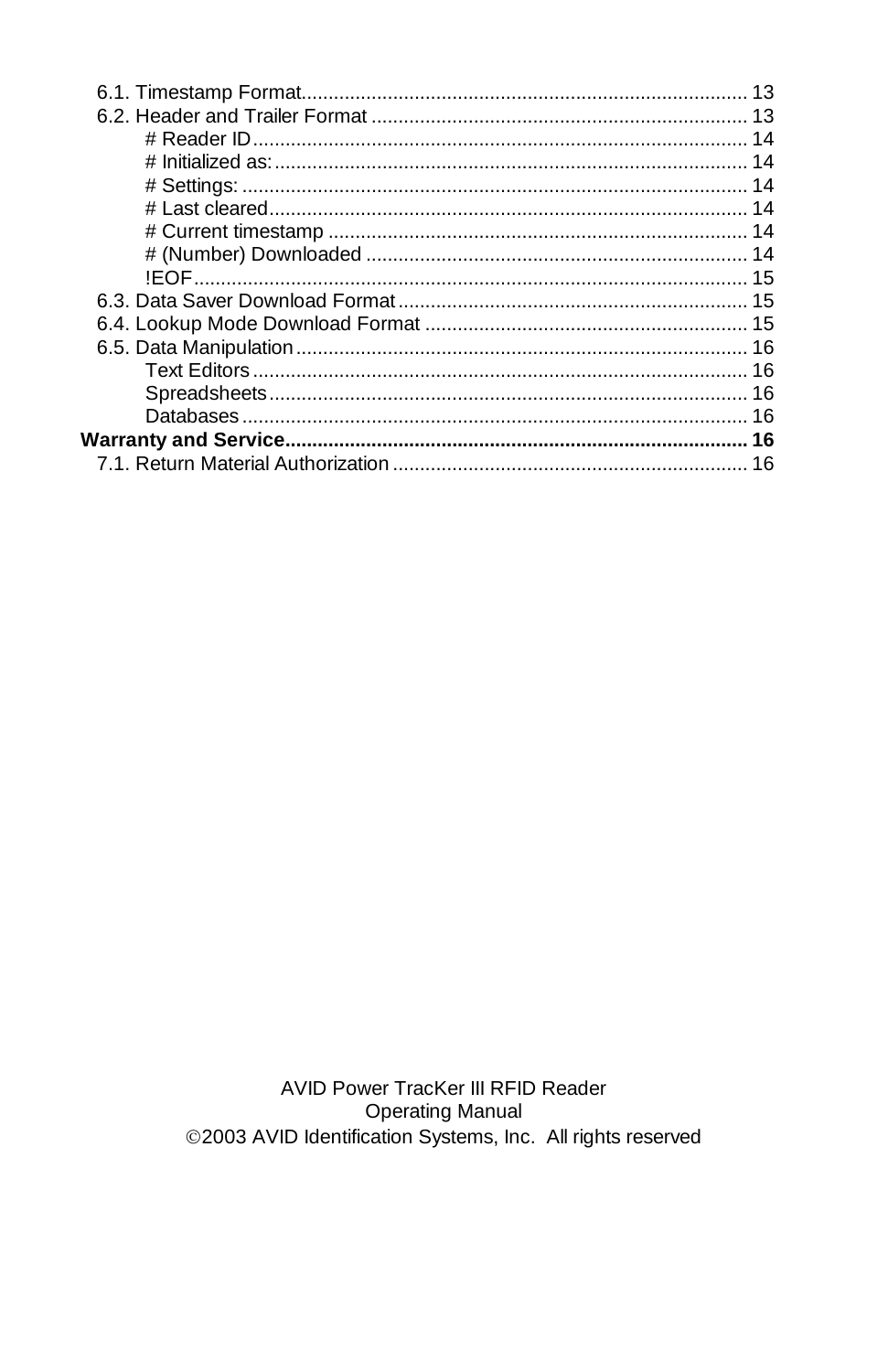# **1 Description**

The AVID Power Tracker III Multi Mode Reader is a hand-held identity tag reader with memory and code mapping. It can be used with AVID and FECAVA coded radio frequency identification tags.



Figure 1. PowerTracKer III

# **1.1. POWER Switch**

The *POWER Switch* is on the top right side of the reader and turns the unit ON and OFF. Press the *POWER Switch* once and the unit will turn ON. The LCD will display " AVID ID READY" and the reader will produce a beep. Press the *POWER Switch* again to turn the unit OFF. The LCD will go blank.

WHEN NOT IN USE, TURN THE READER OFF. **The reader sounds a "reminder" beep every 3 minutes when powered on and not in use.**

# **1.2. READ Switch**

The *READ Switch* is located on the top left side of the reader and is used to scan for an ID tag. Press and hold the *READ Switch* to seek an ID tag. The LCD will display "**LOOKING**". When the Reader locates and reads an ID tag, it will display the ID tag number, sound two high-pitched beeps and flash the LED up to five seconds, or until you release the *READ Switch*.

After releasing the *READ Switch* the LCD will continue to display the found ID tag number. If the READ Switch is released before the Reader reads an ID tag, it will sound a low-pitched tone, and the LCD will display "**No ID Found**".

PT3\_Manual\_Rev\_01.06.11.doc 1 and 1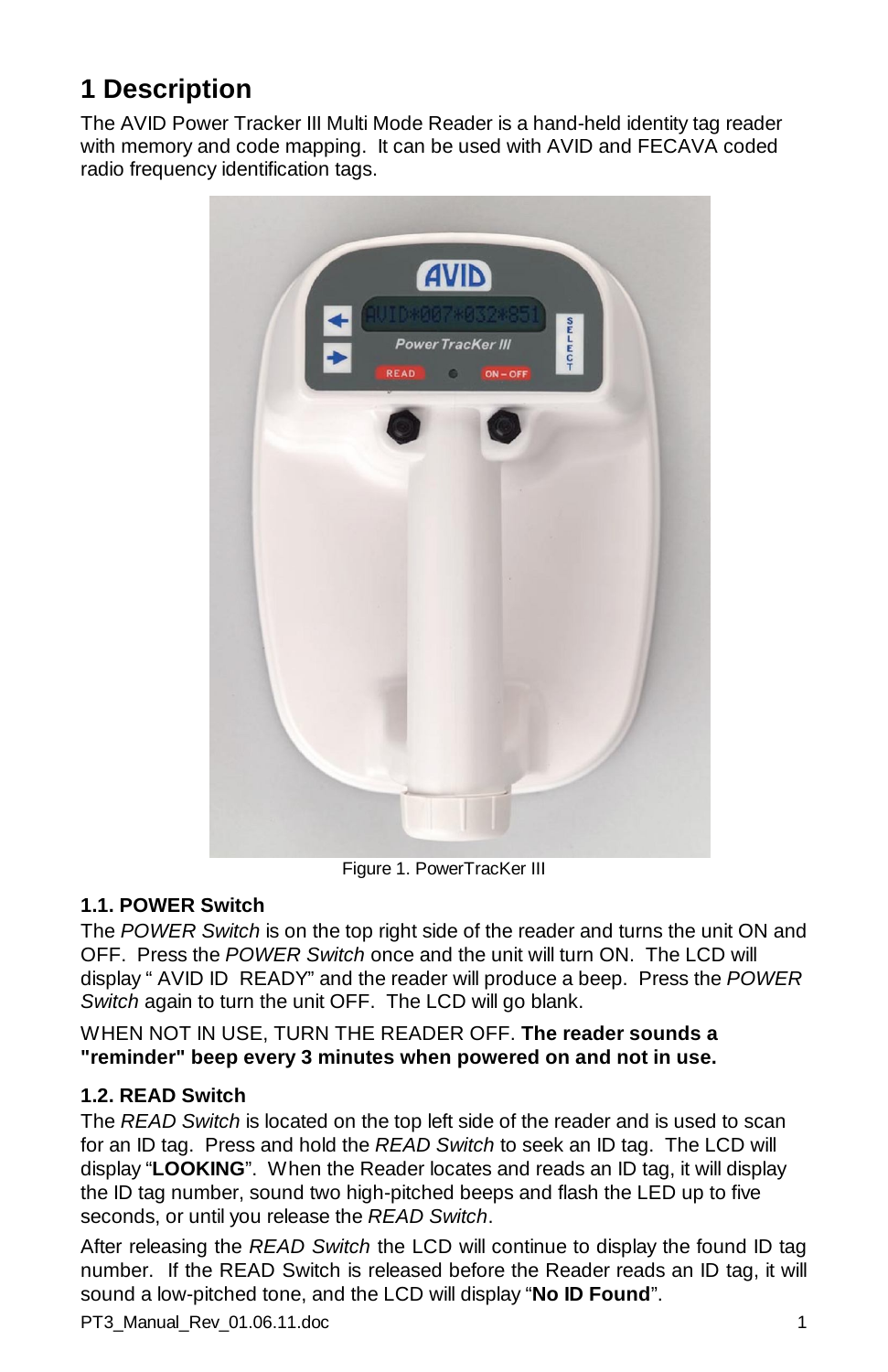As soon as an ID is found and the number is displayed on the LCD, the reader stops looking for ID tags. The *READ Switch* must be released and pressed again if another ID tag is to be read.

# **1.3. LCD Display**

The *LCD* is located on the top center of the reader. It displays reader functions and ID tag numbers.

# **1.4. MENU Keypad**

The *Menu Keypad* is located on the top of the reader around the LCD.

The keypad consists of three parts: the LEFT  $(\leftarrow)$ , RIGHT  $(\rightarrow)$  and SELECT keys.

Pressing any of the keys will bring up the menu.

The **RIGHT** arrow  $\rightarrow$  is used to advance to the **NEXT** menu item.

The LEFT arrow  $\leftarrow$  is used to recall the **PREVIOUS** menu item.

The **SELECT** key is used to select the function displayed on the LCD.

# **1.5. BATTERY Compartment**

The *BATTERY Compartment* is located on the back of the reader. When you do not intend to use the reader for an extended period, remove the battery and store the reader and battery in a dry location protected from sunlight, high heat and humidity.



Figure 2. Battery Compartment

To open, rotate the battery cap counterclockwise. To close, rotate the battery cap clockwise.

The positive end of the battery has a raised button on it. Make sure the positive end of the battery goes in first. The spring contact on the battery compartment cap should press firmly against the flat end of the battery.

*WARNING! MAKE SURE THE BATTERY IS INSERTED IN THE PROPER DIRECTION. INCORRECT POLARITY CAN DESTROY THE BATTERY AND READER. USE ONLY THE AVID SUPPLIED 8.4V NiMH RECHARGEABLE BATTERY. DISPOSE OF BATTERY WITH EXTREME CARE AND IN ACCORDANCE WITH LOCAL REGULATIONS. BATTERY MAY EXPLODE IF DISPOSED OF IN FIRE OR WATER.*

# **1.6. READ Antenna**

The *Reader Antenna* is located on the bottom of the reader and is the interface between the reader and the ID tag. The *Reader Antenna* emits a low frequency electromagnetic signal to activate the ID tag.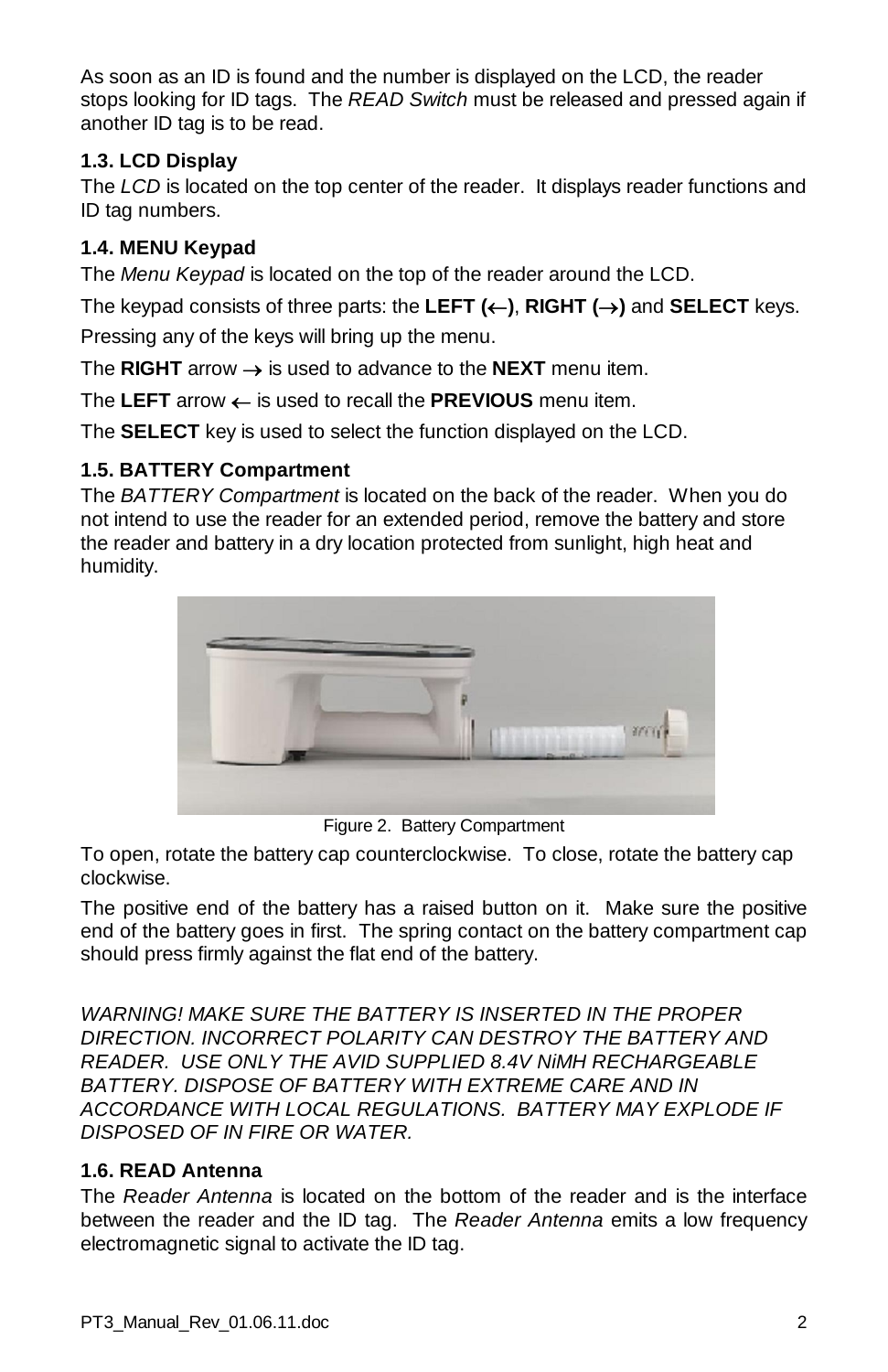# **1.7. BATTERY Charger**

The Power Tracker III comes equipped with an AVID 8.4V NiMH battery and charger. The charger will charge the AVID NiMH battery in 14 to 16 hours. It is recommended that each new battery be fully charged before using the reader.

To charge an AVID NiMH battery, inspect the charger to insure that no foreign materials are in the charging well or on the charging contacts. Connect the transformer to the charger and plug it in. Place the battery, positive anode end first (see Figure 3 below), into the top of the charger. The LED will light up RED indicating that the charger is on and working. After approximately 14 -16 hours, the LED will change from RED to a GREEN pulsing light indicating that the battery is now fully charged and reasy for use.

*Caution: Do not use around water. Do not allow the charger to get wet. Keep the charger on a clean, dry area and insure that dirt, dust, and foreign objects are kept out of the hole and off the charging contacts. Do not try charging any other battery except the AVID supplied NiMH battery.*



Figure 3. NiMH Battery Charger

# **1.8. PC Interface / AC Power Adapter Cable**

The connector is a standard DB-9 and provides a pigtail for an external power connection as well as a PC connection to the reader. It can only be used with an AVID AC Power Adapter (AVID4004). See Figure 4

The AVID Interface/Power cable is 6 feet in length. You may add additional cable to the PC side by using a standard DB-9 male-female extension cable if a longer length is required.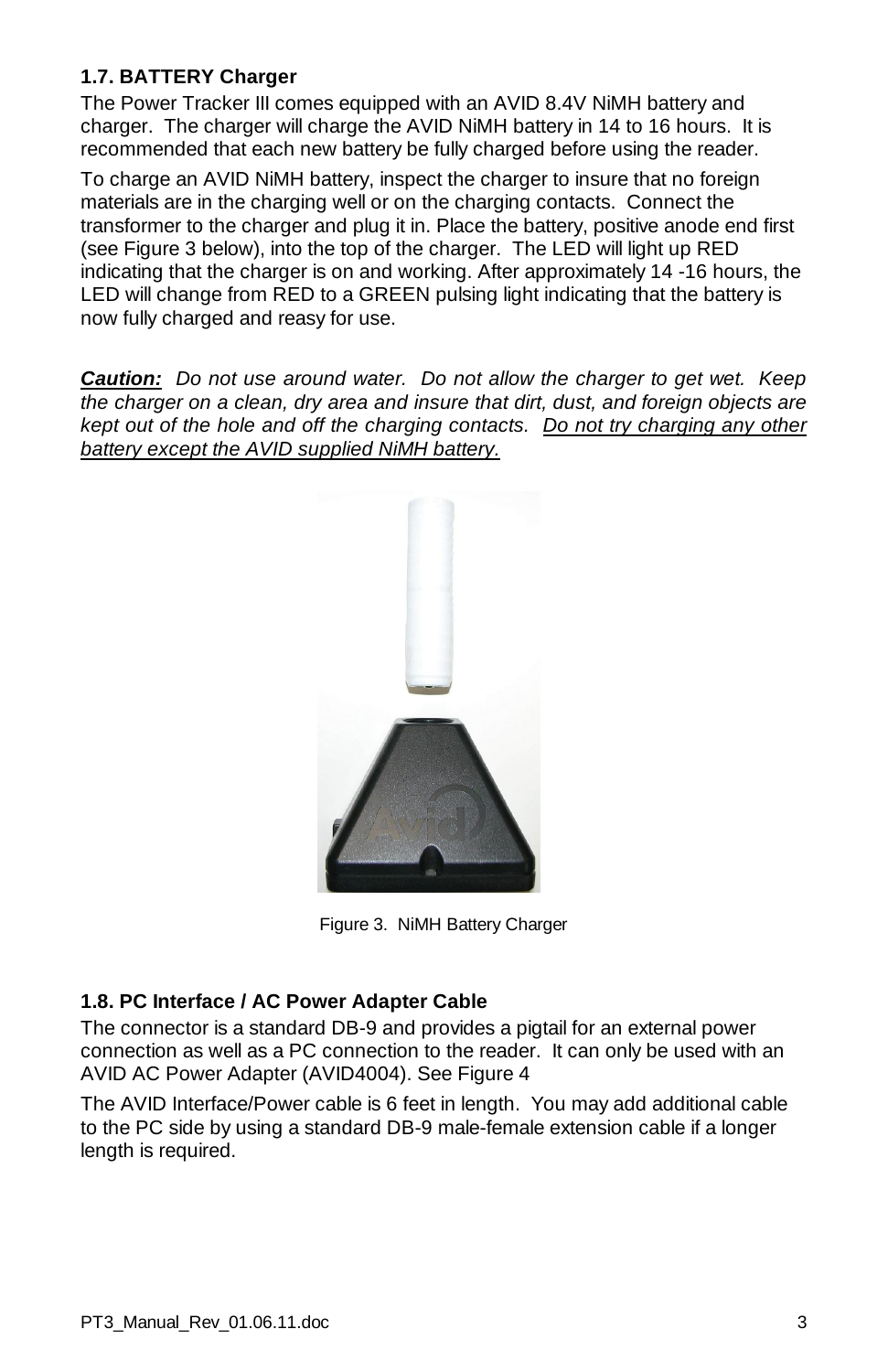| <b>1.9. Specifications</b>    |                                                                                   |
|-------------------------------|-----------------------------------------------------------------------------------|
| <b>Operating Frequency:</b>   | 125 kHz                                                                           |
| <b>Baud Rate</b>              | 9600 bits per second                                                              |
| Hardware handshaking          | None                                                                              |
| Software handshaking          | XON/XOFF                                                                          |
| <b>Serial format</b>          | No parity bit, 8 data bits, 1 stop bit                                            |
| <b>Battery:</b>               | AVID 8.4V NiMH rechargeable<br>battery only                                       |
| <b>Battery Life:</b>          | Approximately 3,000 reads per<br>charge, assuming 2 seconds per<br>read operation |
| <b>FCC Information:</b>       | FCC ID: IOL-125-AV1018                                                            |
| <b>AC Power Adapter:</b>      | $Input: 100-240VAC, 50-60Hz$                                                      |
|                               | <b>Output:</b> 8.4VDC @ 500ma.                                                    |
| <b>Display</b>                | 16 character LCD                                                                  |
| <b>Operating Temperature:</b> | 0° to 50°C (32° to 122°F)                                                         |
| <b>Storage Temperature:</b>   | -20 $\degree$ to 65 $\degree$ C (-4 $\degree$ to 149 $\degree$ F)                 |
|                               |                                                                                   |

# **2. Standalone Operation of the Reader**

# **2.1. Software Revision Numbers**

The Power Tracker III does not report the Reader board software revision number, instead it reports the Memory/Translation module software revision number.

To display the revision number of the Memory/Translator module, press all three of the Menu Keys (RIGHT arrow  $\rightarrow$ , LEFT arrow  $\leftarrow$  and SELECT key) at the same time. The LCD will display the software name (datasavr.c) and revision number.

# **2.2. How To Read an ID Tag**

To read an ID tag with the AVID Power Tracker III, position the reader directly on the subject with the READ Switch depressed. Search for the ID tag using slow circular motions while following the Scanning Pattern shown in Figure 5. Scan slowly, moving the Reader in a circular pattern toward the head, starting from the middle of the back.

When the reader locates an ID tag, it will display the number on the LCD, sound the beeper, flash the green LED, and send the information out on the serial port.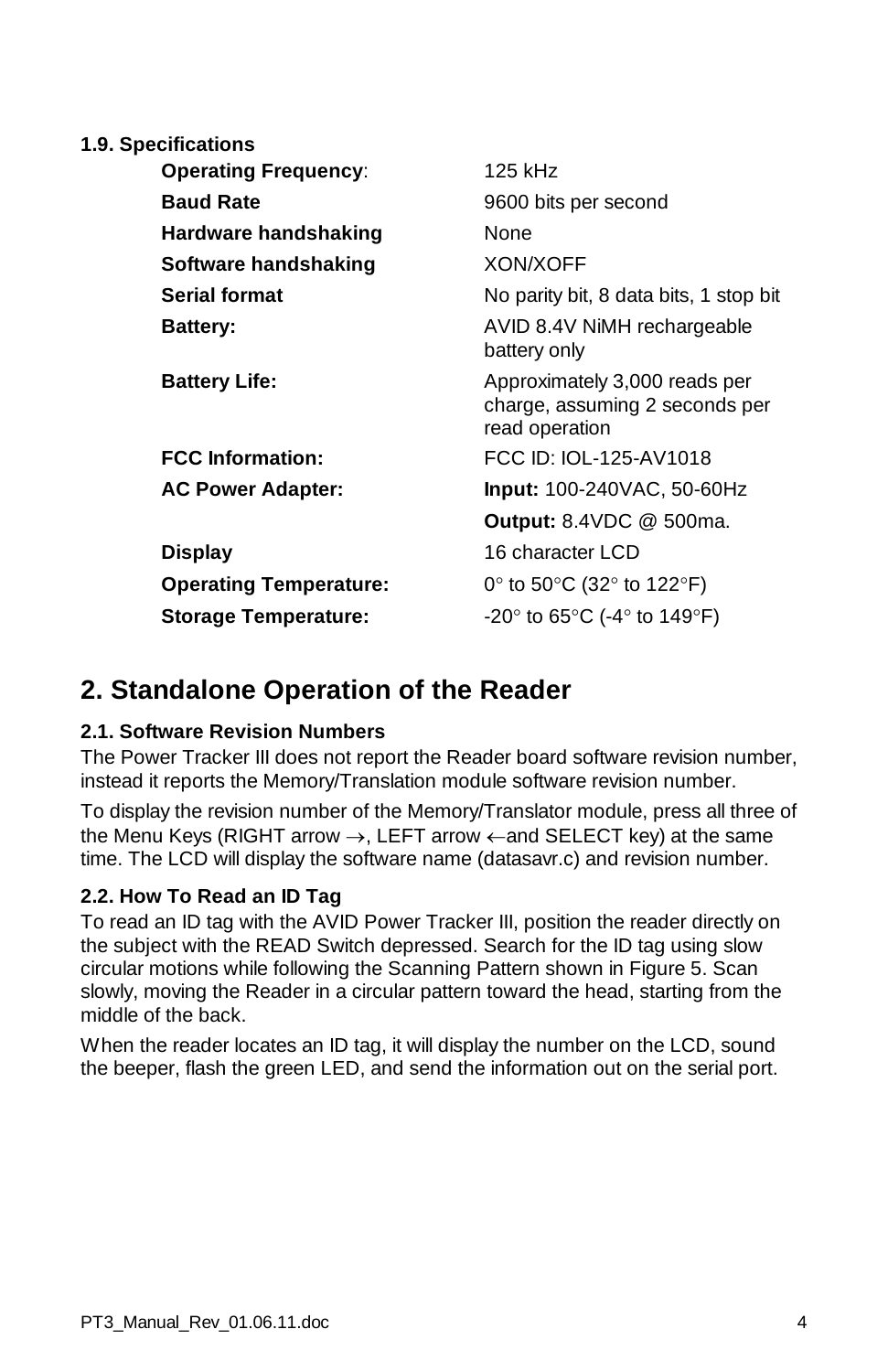

Figure 5. Scanning Technique

The orientation of the reader antenna to the ID tag affects the range and ability to read. For the best reading performance, a circular motion is recommended.

# **2.3. Interference From RF Sources And Metal Objects**

The AVID Power Tracker III Reader senses variations in electromagnetic fields in order to read ID signals from the ID tags. Computer terminals and video screens produce interference and nearby metal objects can reduce the strength of the read field.

If you are experiencing a decrease in reading distance, it may be that the Reader is being affected by electromagnetic interference or nearby metal objects. Try changing locations.

# **3. Memory and Translation Module**

The Power Tracker III will read AVID and FECAVA coded ID tags. The memory and translation module may be used in either of two modes: Data Saver or Lookup.

# **3.1. DataSaver Mode**

When operating in DataSaver mode, the reader can log up to 2000 tag ID numbers with the date and time they were read to the reader's internal memory and it also outputs the tag number to the serial port. The output from the serial port is selectable as to whether it includes a date & timestamp.

The reader **cannot** translate tags while being used as a data logger.

# **3.2. Lookup Mode**

When operating in Lookup mode, the reader tries to find the tag ID number in one of 32 lookup tables, called "Studies". If the reader finds an entry for the tag in one of the studies, it translates the tag ID number to a study number, which it displays and outputs. If it cannot find the tag, it displays and outputs the tag number in its native format. For example, AVID\*123\*456\*789 can be displayed as BARN123 -0000001. The reader is capable of storing 2,000 ID tag numbers and their respective translations. The format of the study numbers is **XXXXXXXX-nnnnnnn**, where **XXXXXXXX** can be any string of eight characters (including spaces), and **nnnnnnn** is a number from 0-65535, zero-padded to seven digits. Numbers within a study need not be sequential. A Study Name may not start with a space character.

When the reader is in the Learn Mode, a tag which is not in one of the studies is added to the end of the study the reader is "Learning" and the tag's newly assigned study number will be displayed.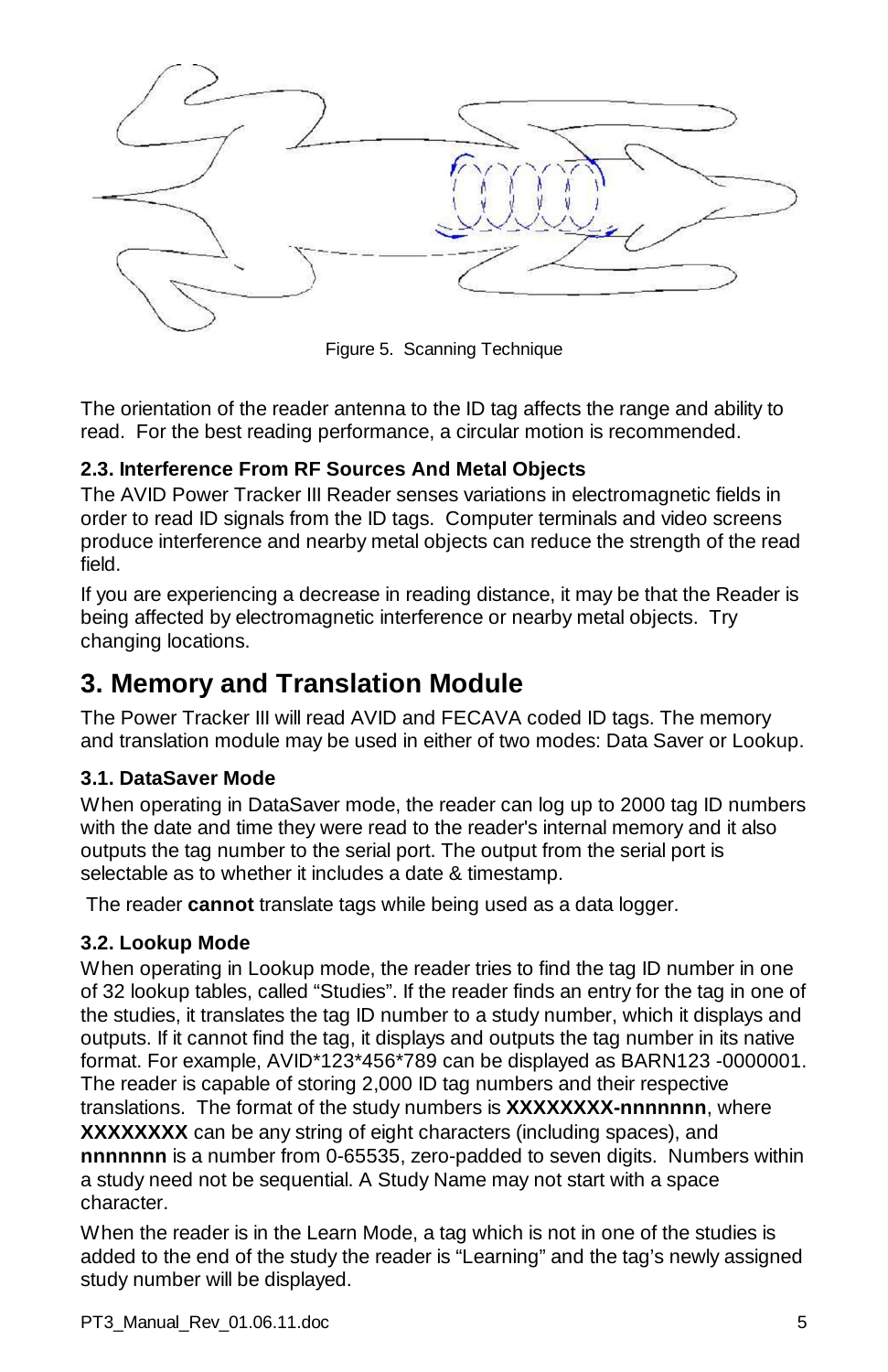In Lookup mode, the memory is being used to store the Study information, so there is nowhere to store a timestamp. However, it can append a timestamp to the number that is output from the serial port at the time the tag is read.

# **3.3. Menu**

The menu is used to operate the less-frequently-used features.

# 3.3.1. Keypad Lock

The reader has a feature called "Keypad Lock". This allows the keypad access to be limited, so that a user in the field cannot access all of the menu functions.

With Keypad Lock engaged, only the menu items SHOW MEMORY, READER ID, and QUIT will be available.

Use the **k** and **K** serial commands to enable and disable Keypad Lock

# 3.3.2. Menu Items

The arrow keys can be used to scroll through the following functions.

# *Show Memory*

This shows how many more tags may be stored. A newly initialized reader will store 2000 tags.

Press SELECT, and it will display" Remaining ####", where #### is the four-digit number of records remaining, until you release the button.

# *Reader ID*

Each reader can be given an ID number, which appears in the header of information downloaded to a computer. This is useful in environments where more than one reader is being used. Since the Reader ID can be set via the serial port, it is not guaranteed to be unique. The number set at the factory is the reader's serial number.

Press SELECT, and the reader ID number will be displayed until you release the button.

# *Timestamp Mode*

This option lets you choose whether a timestamp is appended to the ID number sent out the serial port when it's read.

Press SELECT and the display will show either "Output Timestamp" or "No Timestamp". Press the arrow keys to change what it's displaying. When it's displaying what you want to do, press the SELECT key.

# *Set Time*

This allows you to set the time on the clock that generates the timestamp.

Press SELECT, and the display will show "SET HOUR HH: mm", where HH and mm represent the hours and minutes of the current time.

The arrow keys increment and decrement the hour value. Use the arrow keys to set the hours, then press SELECT.

The display will show "SET MIN HH: mm", where HH and mm represent the hours and minutes of the current time.

Use the arrow keys to increment and decrement the minutes value. When the minutes are what you want, press SELECT.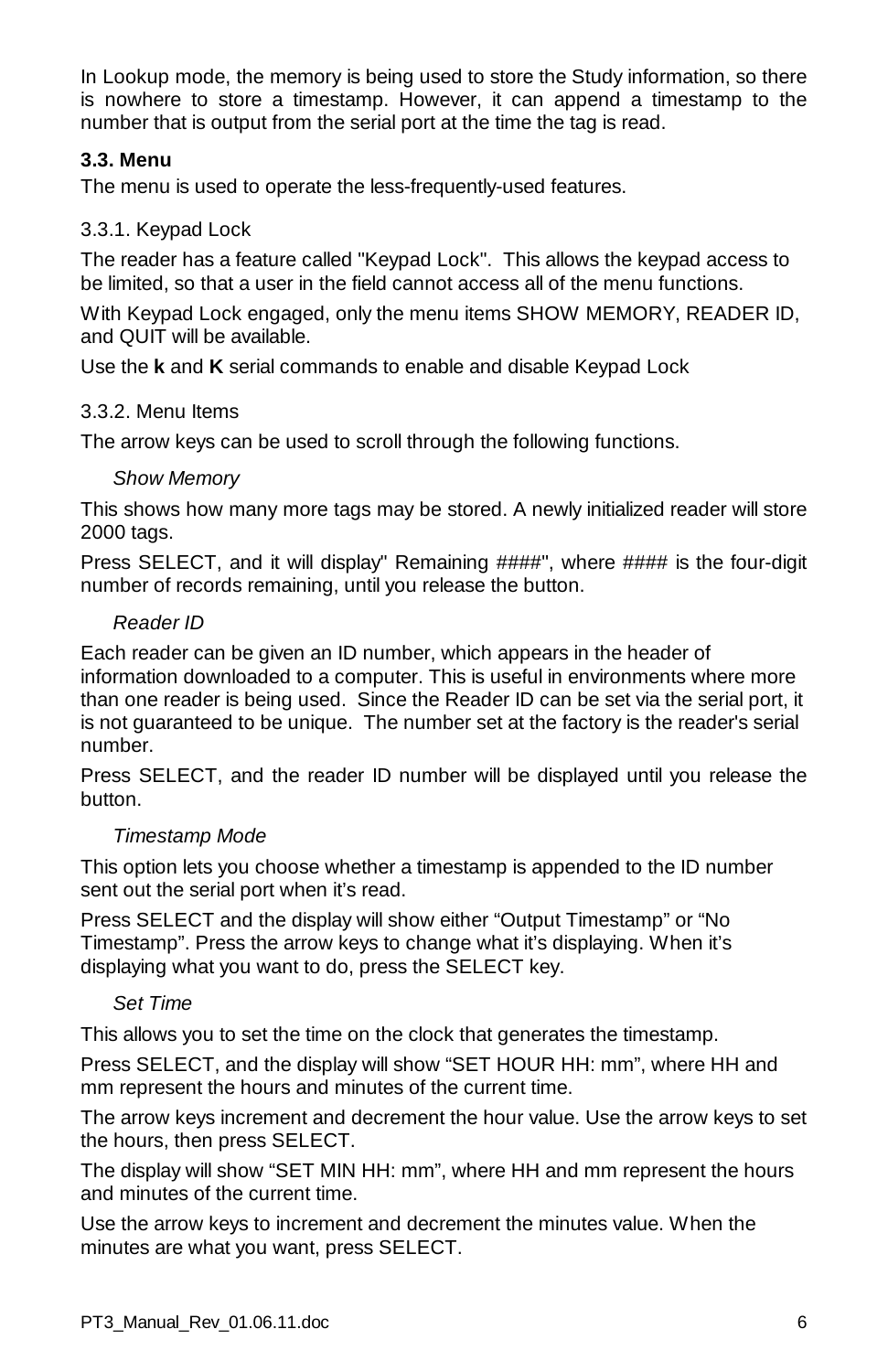# *Set Date*

This allows you to set the date on the clock that generates the timestamp.

Press SELECT, and the display will show "Set Day DD/MM/YY", where DD represents the day of the month, MM represents the month of the year, and YY represents the last two digits of the year.

Use the arrow keys to change the day, then press SELECT.

The display will show "Set Mon DD/MM/YY".

Use the arrow keys to set the correct month, then press SELECT.

The display will show "Set Yr DD/MM/YY".

Use the arrow keys to set the correct year, then press SELECT.

# *Download Memory*

This function allows you to download the records stored in memory to a computer via the serial port.

Set up your computer with a serial link at 9600 baud, no parity, 8 data bits, 1 stop bit (often referred to as 9600, 8, N, 1), and get it ready to receive data. The Power Tracker uses the XON/XOFF protocol to avoid losing data.

Press SELECT to start the download. The display will change to "Downloading..." until you release the key, when it will return to the menu, downloading the memory in the background. Eventually it will display "#### Downloaded", where #### is the number of records downloaded. Don't forget to do whatever is necessary on your computer program to close the received file and store it.

If you try to start downloading while the Power Tracker is already downloading, the display will show "TX Busy" until you release the SELECT key.

Downloading does not destroy the stored data. If an error occurs while downloading, just wait until the download is complete and then try it again.

# *Init as Saver*

This function initializes the PowerTracker III in the Data Saver mode, where tags read are stored with a date & timestamp. This initialization also clears the memory of any existing records and will cause you to lose your data, so it should be used very carefully.

Press SELECT to begin. Because initializing can cause you to lose data, the Power Tracker asks you to confirm that initializing is what you intended to do. The display will show "Confirm Init?" To confirm the initialization, press **BOTH** arrow keys at the same time. The Power Tracker will initialize the memory, losing any stored data. The display will show" Remaining ####", where #### is the number of records available. Pressing the SELECT key instead of both arrows will cause the display to show "Not Confirmed" and nothing will have happened to any saved data.

# *Init as Lookup*

This function initializes the Power Tracker in the Lookup mode, where tags read are translated into a Study number. This initialization also clears the memory of any existing records and will cause you to lose your stored data, so it should be used very carefully.

Press SELECT to begin. the Power Tracker will ask you to confirm that initializing is what you intended to do. The display will show "Confirm Init?"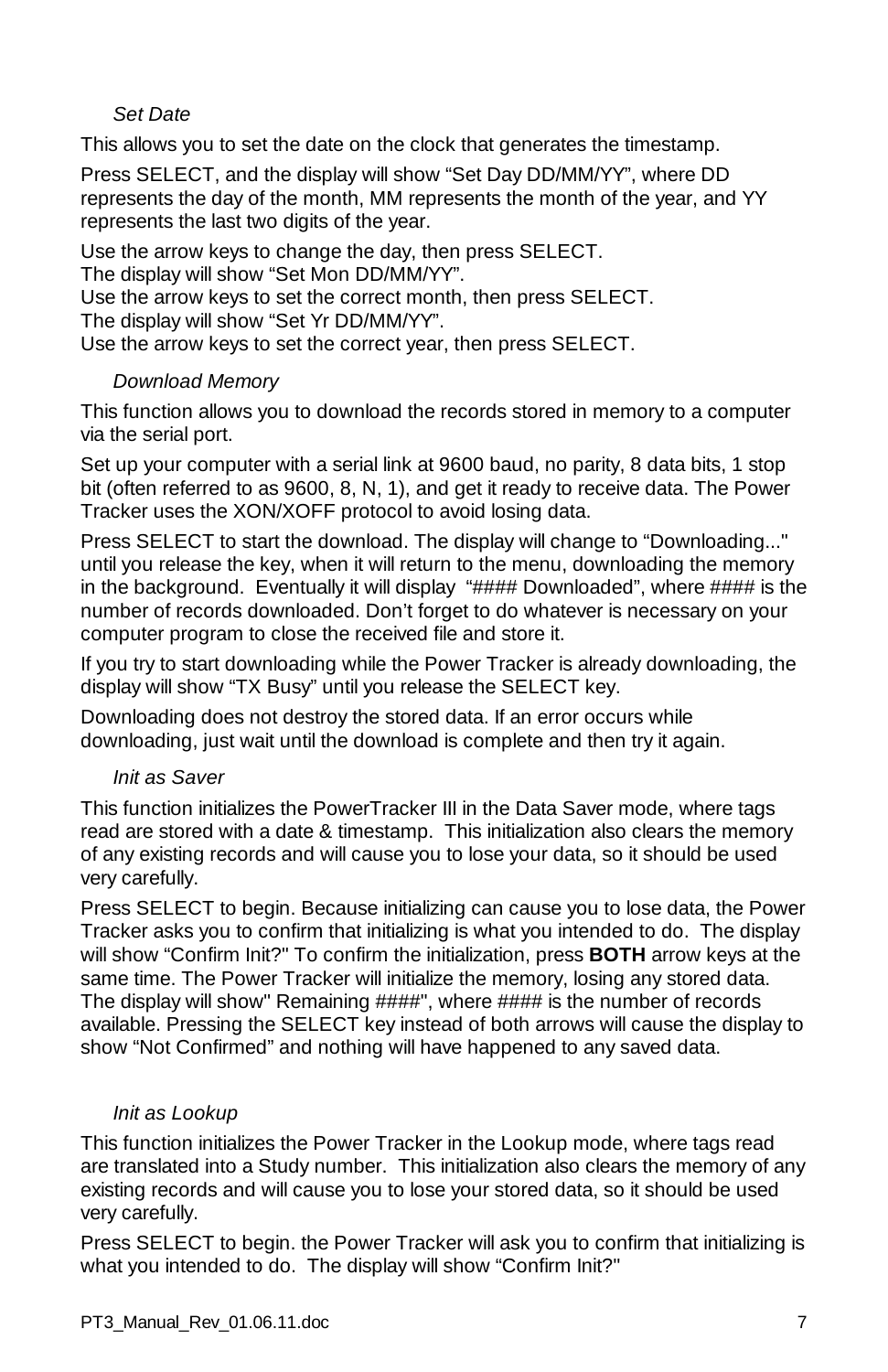Pressing the SELECT key at this point will cause the display to show "Not Confirmed" and nothing will have happened to any saved data.

To confirm the initialization, press **BOTH** arrow keys at the same time. The Power Tracker will initialize the memory, losing any stored data. The display will show "Remaining: ####", where #### is the number of records available.

#### *Learn Mode*

The Learn Mode is only applicable in the Lookup Mode. It's an easy way to add new ID tags to a Study.

Press SELECT, and the display will show the name of one of the 32 studies that can be stored in the Power Tracker at any given time, or "Learn Mode Off".

To add tags to a study, use the arrow keys to move through the list of names until the study you want to add to is displayed. Press SELECT, and you'll be back in the menu. Now when you read a tag that has not previously been assigned to any study, it will be added to the end of the study you selected. The newly assigned study number will be displayed and output.

To stop adding tags to a study, press SELECT at the Learn Mode menu item, then use the arrow keys until the display shows "Learn Mode Off". Press SELECT.

*Quit*

The Quit command will change the display to "Ready", and the next time you press a key to enter the menu mode, you'll start at the top of the menu item list. The Power Tracker will always read tags when you press the read button, and will generally respond to commands from the serial port, unless Study data is being uploaded to the reader. It will not restart downloading if a download is already in progress.

# **4. Using the reader with computers**

# **4.1. Serial Communications**

Any communications program that allows you to upload a raw ASCII or text file to the reader can be used. Programs known to work include HyperTerm in Windows. Some adjustment of the settings may be required for optimum performance. If it is possible with the software that you're using, set both the inter-character pacing and the line pacing to one millisecond.

Set the serial interface at:

9600 baud, No Parity, 8 Data Bits, 1 Stop Bit, Handshaking: XON/XOFF (or None)



Figure 4. AVID Interface/Power Cable (AVID4011)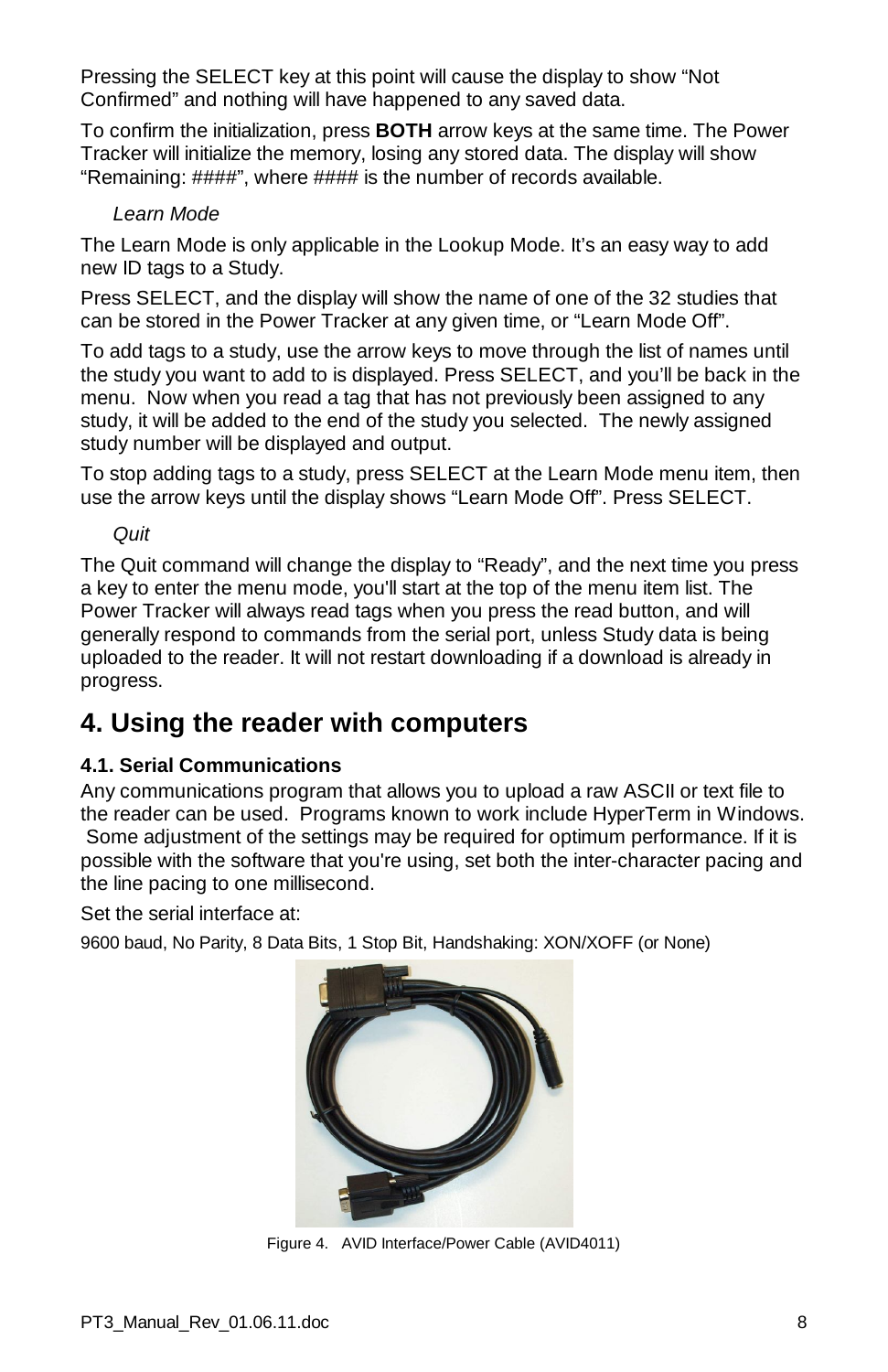Attach the Reader to your PC using the AVID PC Interface/AC Power adapter Cable (AVID4011, Figure 4).

All characters displayed on the LCD are also sent to the reader's serial port.

*WARNING: USE ONLY THE AVID INTERFACE CABLE WITH THE POWER TRACKER III. USE ONLY THE AVID AC POWER ADAPTER (AVID4004).* 

*THE USE OF ANY OTHER CABLE OR AC POWER ADAPTER COULD CAUSE PERMANENT DAMAGE TO THE READER*.

# **4.2. Software Revision Numbers**

To display the Memory/Translator card revision number, send the reader the **=** command. It will respond with five lines, identical to the header sent when downloading data, and documented in that section of the manual. The # Settings line will have the name of the memory card's software (datasavr.c) and revision number as the last two things on the line.

# **4.3. Prompts**

Prompts are the strings such as " LOOKING" and " NO ID Found". If enabled, they will be sent over the serial port after the status is returned. The same information is available from the status, and whether or not an ID tag has been returned. Prompts begin with a space.

Use the **Q** and **q** serial commands to disable/enable prompts.

Use the **;** (semicolon) and **:** colon) commands to select termination of prompts by either CR/LF (DOS) or just LF (UNIX, PSION).

# **4.4. ID Tags and the Serial port**

ID Tag information is always sent when read. The Quiet mode does *NOT* disable ID tag output.

# **4.5. Turning on Learn mode serially**

If you send the reader l (lower case L) followed by eight characters of Study name followed by a line terminator, then the reader will Start learning that Study.

This lets you put the reader in Learn mode, and specify a name at the same time. The Study name must be exactly eight characters. If it is not eight characters, the Learn mode is disabled. If the Study name does not exactly match an existing Study name, then if there is a Study to which no tags are assigned, a new Study will be created.

# **4.6. Using HyperTerm with the reader**

There is nothing in the reader that requires the use of HyperTerm, or of Windows. Most terminal programs offer some method of capturing received text to a file and of sending a text file over the serial port, and this is all that is required.

HyperTerm comes free with most Windows installations, so a large number of users already have it. There are, however, many different versions of HyperTerm that have shipped with various versions of Windows, and some of them may operate a little differently than described here.

These instructions were written using HyperTerm Private Edition 5.0. This program is available for free download from **http://www.hilgraeve.com/** 

# 4.6.1. Configuring HyperTerm

You'll need to know to which serial port your reader is attached. On many desktop computers, COM1: (the first serial port) is used for the mouse and COM2: is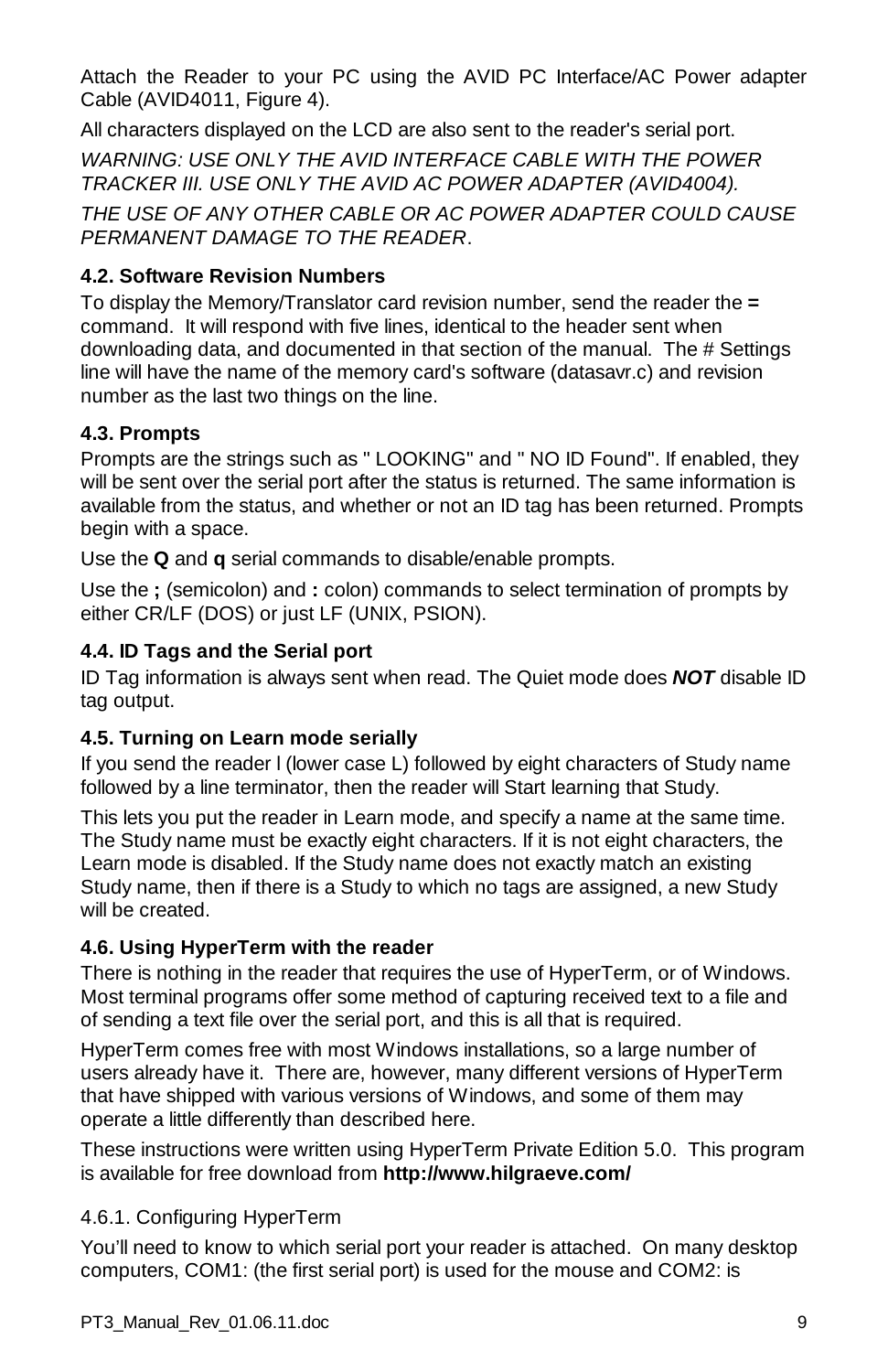available. On many laptops, the mouse is on dedicated hardware and COM1: is available.

# 4.6.2. Using HyperTerm to Download or Upload the Memory Card

# *Downloading the Memory Contents*

This assumes that you are running a correctly configured HyperTerm "connection", and that you already have some data saved in the reader. The saved data can be either Time-stamped reads of tags, or Lookup Tables.

Click on 'Transfer'. This will open a drop down menu.

Click on "Capture Text'. This will open a file dialog where HyperTerm is asking you to name the file in which you want to save the text (your data). Enter that name (or browse around until you find the directory you want to use). When you click 'Start', HyperTerm will save characters that come in from the serial port to this file.

Press the **+** key. This is the command to send the data from the memory card to the computer. It is not specific to HyperTerm.

Another method is to move over to the reader, press 'SELECT', and scroll up or down until the reader shows 'Download Memory'. Press 'SELECT' again and when it's done, the reader will show the number downloaded.

When "**! EOF**" appears on the HyperTerm screen the memory download is done.

From HyperTerm, click again on 'Transfer'.

Click on 'Capture Text' and a menu with 'Stop' will appear.

Click on 'Stop'. All the text that appeared on the screen should now be saved to a text file named whatever you named it. You should edit it to remove the **+** at the beginning, if you started the download by sending the **+**.

# *Uploading to the Memory Card*

Lookup Tables can be uploaded to the Memory Card. Time-stamped read information **cannot** be uploaded.

It is probably easiest to use Learn Mode to get the tag data for an entire Study, download the file of learned tags, edit the Study Name and number as desirable, then upload it again. You can generate Lookup Table information by hand, if you're very careful.

The format downloaded by the reader is suitable for uploading, except that if the text capture routine saved the **+** sent to start the data dump, the **+** should be deleted from the file. Otherwise, attempting to upload the file will start another download.

Assuming a properly edited file and that you're running a correctly configured HyperTerm connection:

Send the  $\land$  upload command to the reader by pressing that key. The  $\land$  (the caret) is located over the 6 on most keyboards.

Click on 'Transfer'. This will open a drop down menu.

Click on 'Send Text File'. This opens a file dialog. Find the file you want to send, or type the path and file name in the File name box. Click on "Open". HyperTerm will send the file to the reader, displaying it on the screen as it goes.

When the (**!**) (exclamation point) command shows up, the upload is complete. A line starting with (**!**) terminates the upload.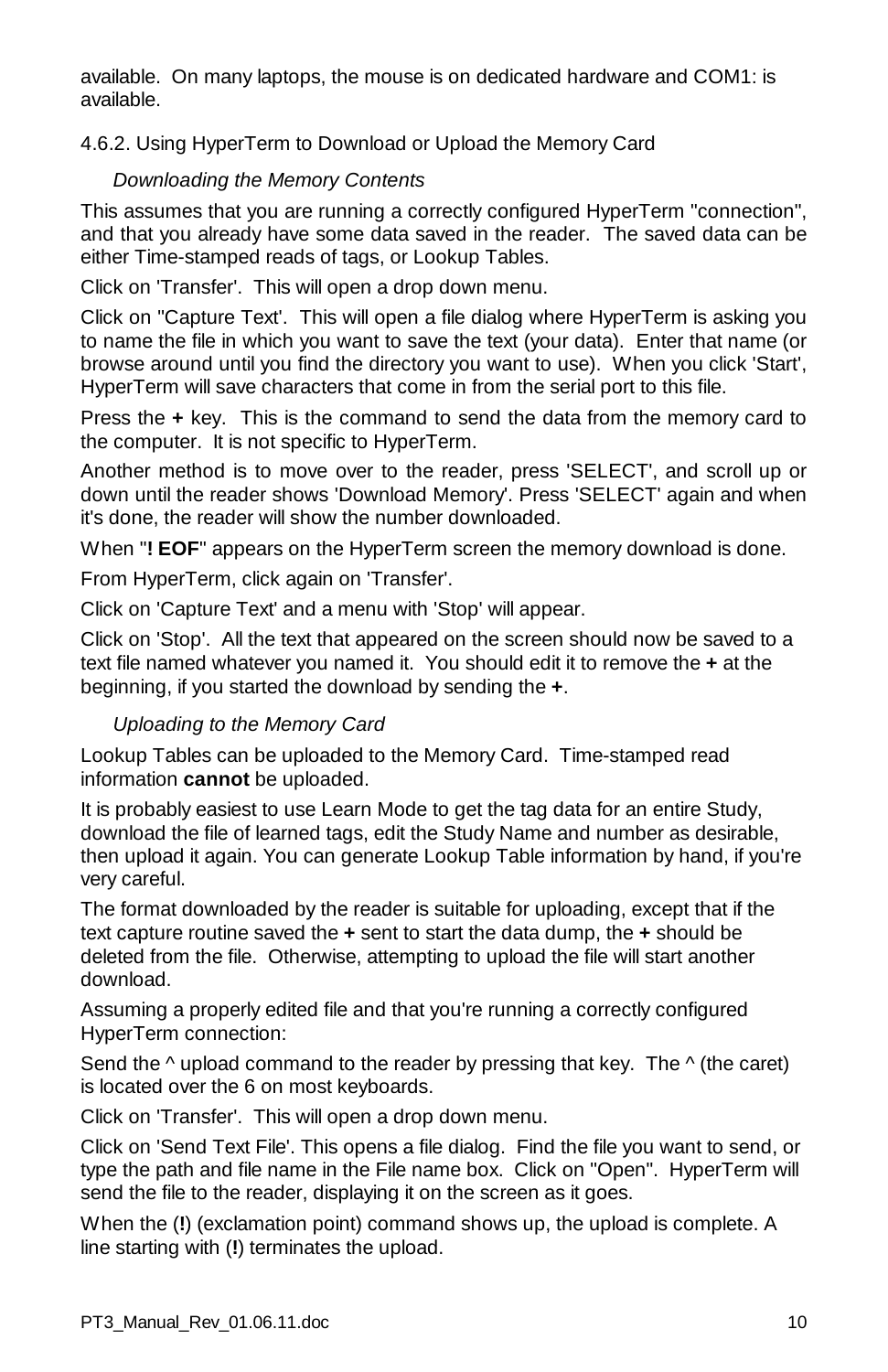When uploading, if no match is found for the Study name, a new study of that name will be created, if there is a Study with no entries in the reader.

A line starting with **#** is considered to be a comment, and is ignored, thus a valid upload file is generated from a file dump. This allows you to add comments in the text file in which the study or studies are stored. Comment lines in the uploaded file are not stored in the reader. The 'Comment lines' generated by a download are just the current state of the reader.

Note that outside the **^** start upload and the (**!**) terminate upload command, the reader's receiving a **#** char will turn on the three-minute warning beep of the reader.

# *Upload Errors*

If there are already 32 studies with entries, and an entry with a different Study Name is entered, the entry will be ignored, and an error message will be returned over the serial port

If a Study and number duplicate an existing Study and number, the entry will be ignored, and an error message will be returned over the serial port. This is true even if the entry uses the same tag number. i.e. attempting to load the same Study twice will cause many errors!

If a tag is already in use by a Study in the reader, the entry will be ignored, and an error message will be returned over the serial port.

If the tag text format is not recognized, the entry will be ignored, and an error message will be returned over the serial port.

# *Upload Non-Errors*

The software for the memory card currently understands FDX A (FECAVA), FDX-B (ISO), AVID and TROVAN.

The Power TracKer III can read FDX A (FECAVA) and AVID tags. It is possible to upload a Lookup Table that contains a tag number of a type that the reader *cannot read*. This will *not* cause an error, but since it can't read that kind of tag, the number will never show up, either. This is another good reason for using Learn Mode to capture the Lookup Table when possible.

# *A Useful Trick*

If you put the **^ (**start upload) command in the first line of the Lookup Table file, and leave the **!** terminate upload command at the end when you edit it, then you can upload that Lookup Table file just by sending it to the reader.

# **5. Serial Command Set**

Commands are case-sensitive; that is, an uppercase **C** is a different command than a lowercase **c**. In general, uppercase commands turn features **on**, and lowercase commands turn them **off**.

In general, characters not on the following list will toggle the reader between Looking and stopped.

Nonvolatile in the description of a command means that the reader remembers this value even after being turned off.

# **5.1. Commands:**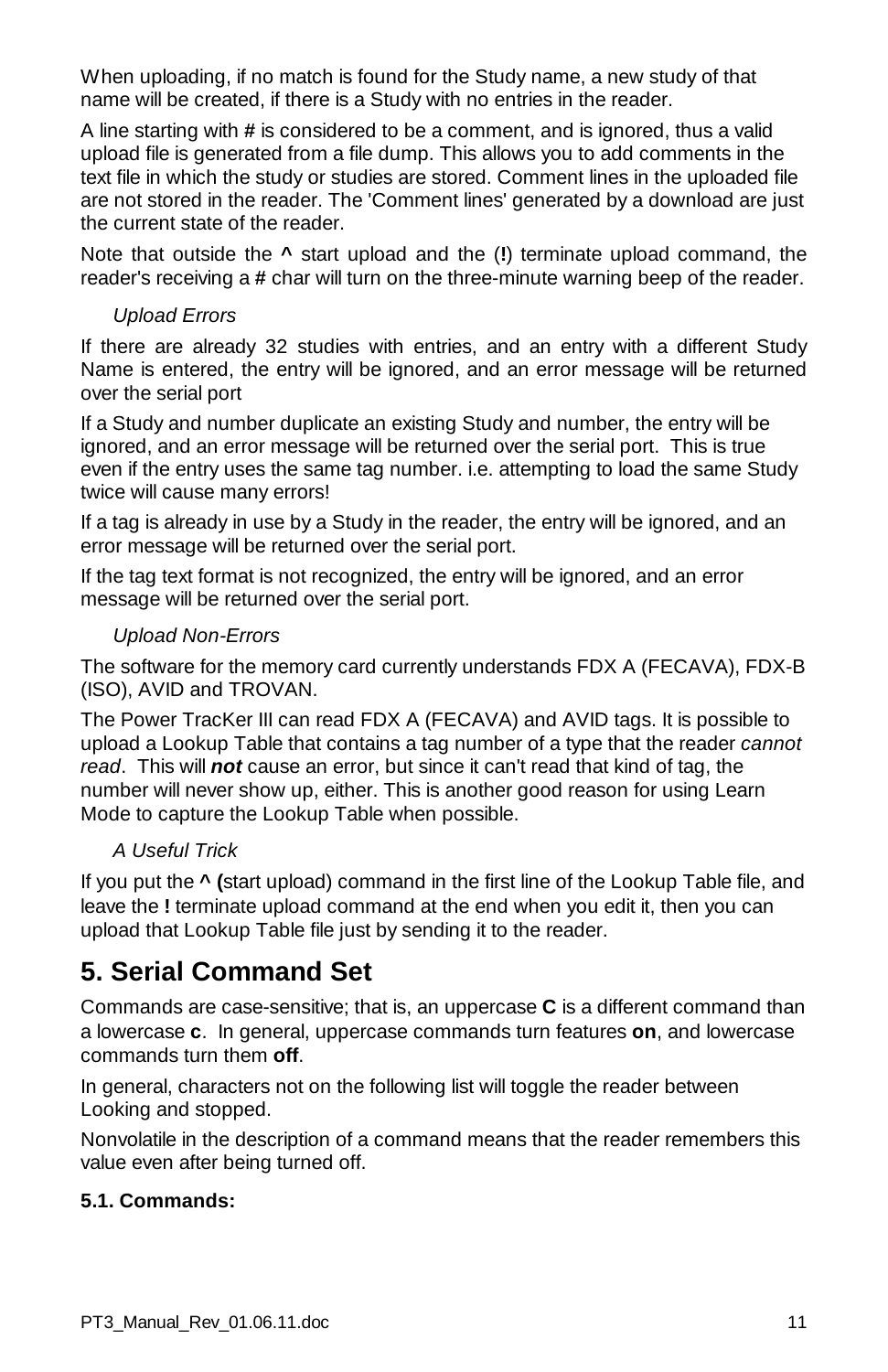| Q  | Turns off prompt generation to serial port. Tag ID information is still sent.<br>Also toggles between Looking and stopped when sent. Prompt<br>generation is nonvolatile.      |
|----|--------------------------------------------------------------------------------------------------------------------------------------------------------------------------------|
| q  | Turns on prompt generation to serial port. Also toggles between Looking<br>and stopped when sent. Nonvolatile.                                                                 |
| ÷  | Prompts and tags are terminated by CR/LF. Also toggles between<br>Looking and stopped when sent. Nonvolatile.                                                                  |
| ;  | Prompts and tags are terminated by LF only (useful on PSION or UNIX).<br>Also toggles between Looking and stopped when sent. Nonvolatile.                                      |
| w  | Write up to 16 characters to the LCD. More than 16 characters or a<br>control character (such as CR) will terminate the command.                                               |
| L  | (upper case I) ISO numbers display as: 0999123456789012                                                                                                                        |
|    | The PowerTracker III does not read ISO tags.                                                                                                                                   |
| Ξ  | Sends the reader's header information out the serial port. This lets you<br>see the reader's current configuration. See Data formats for an<br>explanation of the information. |
| ٠  | Sends the reader's header information and the current stored tags out the<br>serial port                                                                                       |
|    | (five hyphens) Clears all current stored tags. Does not change the<br>reader's initialization mode.                                                                            |
| Κ  | Allows all menu items to be accessed from reader keypad                                                                                                                        |
| k  | Limits menu items on reader keypad to: Show Memory, Reader ID #, and<br>Quit                                                                                                   |
| L0 | Initializes reader in DataSaver mode, clearing any stored entries                                                                                                              |
| L1 | Initializes reader in Lookup mode, clearing any stored entries                                                                                                                 |
| v  | This puts the reader in accept upload mode. See Using HyperTerm to<br>Download or Upload the Memory Card.                                                                      |
| Ţ  | Terminates upload mode                                                                                                                                                         |
| U  | Followed by up to nine digits of a reader ID number, sets the reader ID                                                                                                        |
| D  | Followed by 6 digits DDMMYY, where:                                                                                                                                            |
|    | $DD = day of month$<br>$MM = month of year$<br>$YY = year$                                                                                                                     |
|    | Sets the date - does no checking - it's possible to set Feb 31, for<br>example                                                                                                 |
| Т  | followed by 6 digits HhMmSs, where:                                                                                                                                            |
|    | $Hh =$ Hour of day, 0-24<br>Mm= Minute of hour, 0-59<br>$Ss = Second of minute, 0-59$                                                                                          |
|    | Sets the time. Does no validity checking                                                                                                                                       |
| ı  | (lowercase L) Turns off Learn mode (only in Lookup mode)                                                                                                                       |
|    |                                                                                                                                                                                |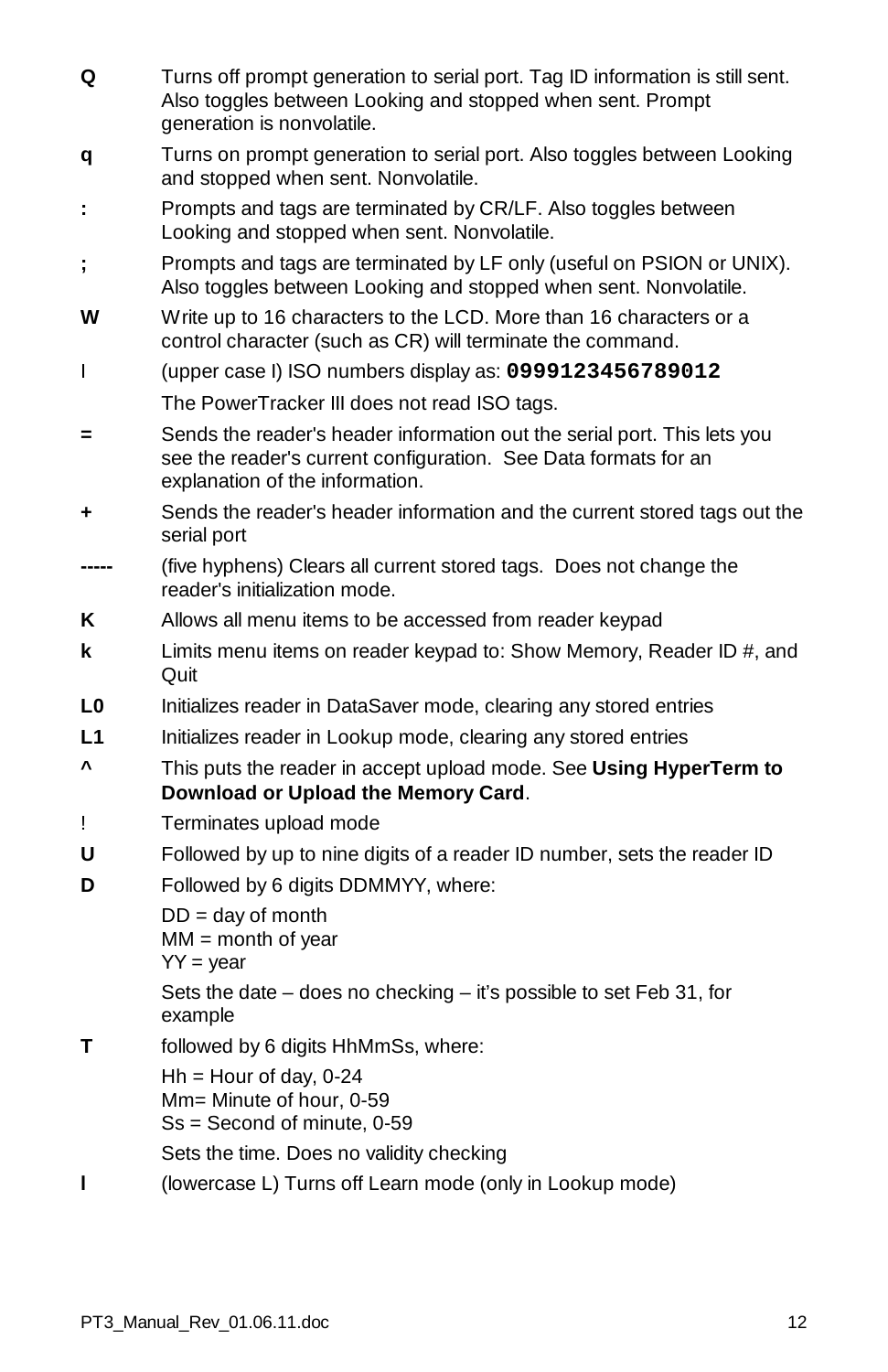# **Innnnnnnn** (lowercase L, only in Lookup mode)

Starts learning Study **nnnnnnnn**, where **nnnnnnnn** is an 8-character Study name. The Study name must be exactly eight characters. If it is not eight characters, Learn mode is disabled. Non-volatile.

- **t0** Turns off time-stamping of serial output of reads
- **t1** Turns on time-stamping of serial output of reads

The t0 and t1 commands affect the serial output that occurs when reading a tag. Non-volatile

Commands below this point, and characters not explicitly mentioned as commands, are not used by the memory/translation module, but are sent on to the reader card. They have the effect of toggling between Reading and Stopped. In addition, characters whose ASCII representation is an odd number will enable the 3-minute warning beep, and characters whose ASCII representation is an even number will disable the 3-minute warning beep.

- **\$** 3 minute warning beep off -- separate from beep on/off. Also toggles between Looking and stopped when sent.
- **#** 3 minute warning beep on -- separate from beep on/off. Also toggles between Looking and stopped when sent.

# **6. Data formats and data manipulation**

There are only a few different types of data that come from the reader. They are combined in each mode to create the download formats.

# *Timestamp Format*

Timestamps are used several places on downloads, and can be sent after each tag read in "real time" as well.

Timestamps start with an @ sign. The timestamp is organized as two digits each of year, month, day, hour, minute, second, hundredths of a second. Or, for short:

# @YYMMDDHHmmsshh

Sorting on the timestamp will put the records in time order. Some software will not handle 14-digit integers without expressing it in exponential format. Sorting on the ASCII representation will also put it in time order.

It takes longer than a hundredth of a second to read a tag, and there is some overhead in formatting it for display, so the timestamp is not accurate to that precision. However, tags with later timestamps will always have been read after tags with earlier timestamps.

# **6.1. Header and Trailer Format**

The downloads for Data Saver and Lookup mode both start with 5 "header" lines that look like this:

# Reader ID 9999999999@02122615423624

# Initialized as: Data Saver

```
# Settings: q:#Kt1I0l datasavr.c 1.XX
```

```
# Last cleared @02122611323648
```

```
# Current timestamp @02122611340199
```
They end with two "Trailer" lines that look like this:

```
# 5 Downloaded
!EOF
```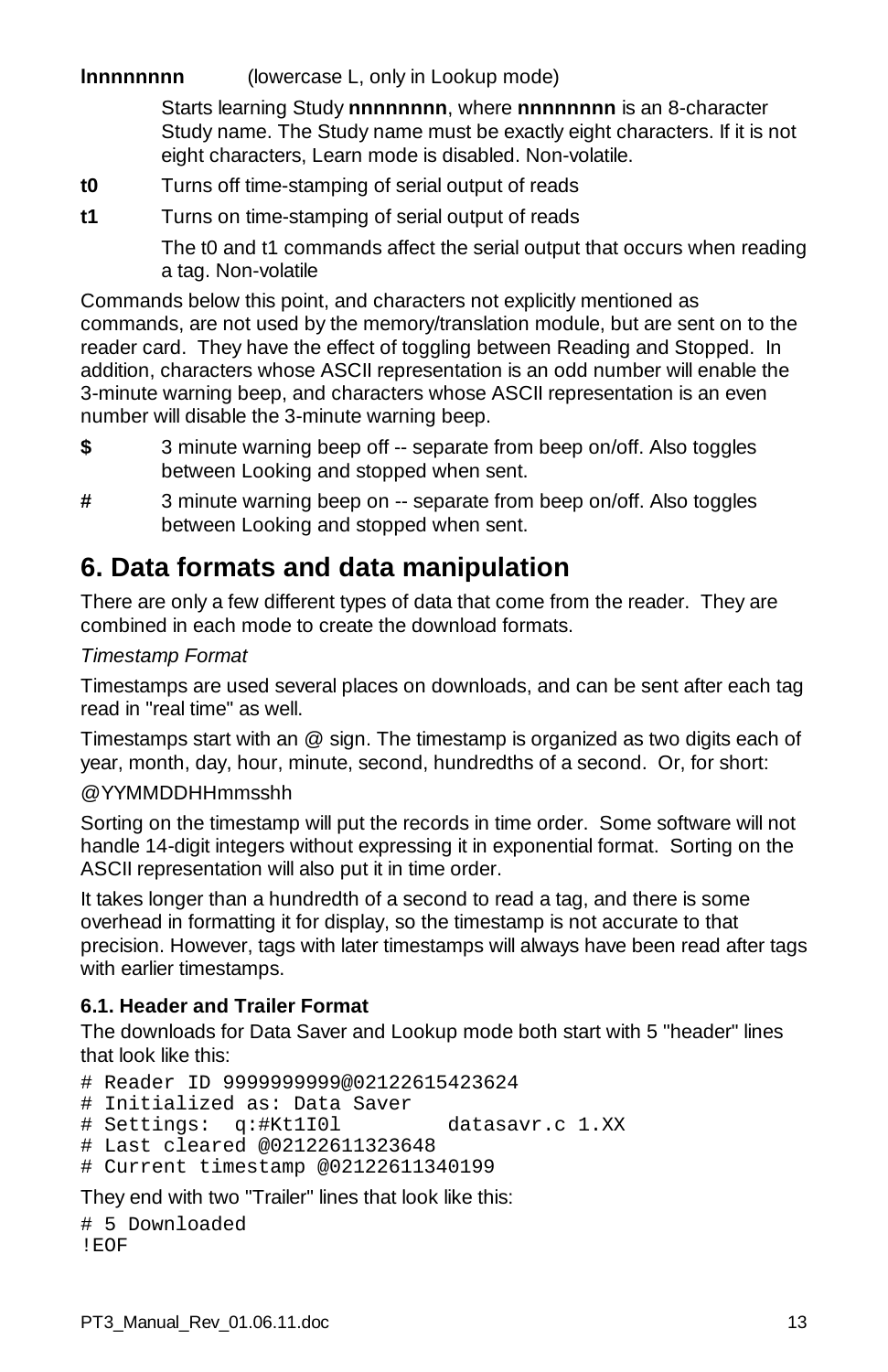# *# Reader ID*

Reader ID is a number stored in the memory module. In a multiple reader project, it can be useful to know which reader took the data. The Reader ID is time-stamped every time the Reader ID is written.

By default, the Reader ID is set to the reader's serial number when it leaves the factory.

The # Reader ID should be followed by up to a nine digit number justified right in a ten-character space, followed by a timestamp. That is, the number of spaces to the right of the "# Reader ID" string will be 10-(the number of digits in the Reader ID number). Since the Reader ID number only goes to nine digits, there will always be at least one space.

Example:

#### # Reader ID 1@01010112010100

In this example there are nine spaces before the Reader ID of 1, which was stored in the computer on Jan 1, 2001, at 12:01:01 PM, and zero hundredths.

#### *# Initialized as:*

# Initialized as: should be followed by a space and either "Data Saver" or "Lookup"

# *# Settings:*

"Settings:" is a line of commands that, when sent to the memory card, would result in its current configuration.

The memory card firmware and version number follows that information.

Although the # Settings line includes the ISO FDX-B tag output status, the Power TracKer III does not read ISO FDX-B tags.

There should be a space after "# Settings" followed by:

| Qora       | for Quiet mode or not in quiet mode                |
|------------|----------------------------------------------------|
| $:$ or $:$ | (semicolon or colon) for LF only or CR/LF line end |
| # or \$    | for 3-minute warning beep or no warning beep       |

**K** or **k** for reader Keys enabled or reader keys disabled

**t1** or **t0** for timestamping of output enabled or not enabled

**l** (lower case L) followed by either the 8 character Study Name the reader is learning (if in Learn mode), or eight spaces (if not in Learn mode) The remainder of the line is the firmware and revision number.

# *# Last cleared*

The "Last cleared" line gives you the timestamp when the reader was last cleared. This can be from either clearing or initializing the reader. No Data Saver mode data should be any older than this if the reader's timestamp hasn't been changed.

#### *# Current timestamp*

The "Current timestamp" line has the timestamp at the time the data was downloaded. No Data Saver mode data should be any newer than this if the reader's timestamp hasn't been changed.

# *# (Number) Downloaded*

The "Downloaded" line gives the number of tag records that it downloaded. This does not count any of the lines in either the Header or Trailer. This is just the number of tag records.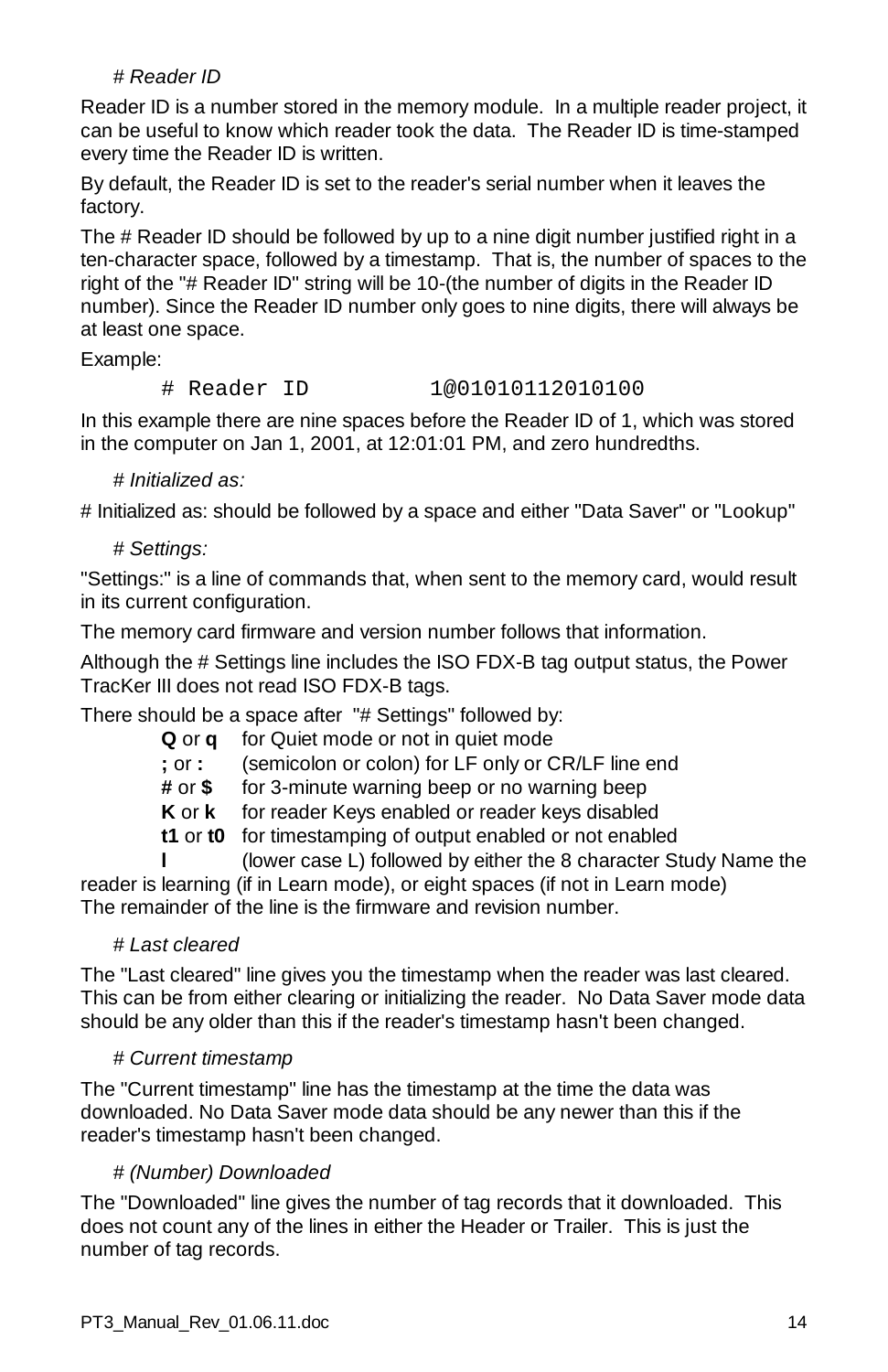The "downloaded" line allows you to verify that you received all the data the reader sent. but that's just a convenience for the user writing custom software.

*!EOF*

The **!EOF** line is there so that downloaded Lookup mode records can be uploaded without much editing on the part of the user, though it, too, could be used by custom software.

# **6.2. Data Saver Download Format**

When in Data Saver mode, the format of the output from the reader looks like this:

```
# Reader ID 9999999999@02122615423624
# Initialized as: Data Saver
# Settings: q:#Kt1I0l datasavr.c 1.XX
# Last cleared @02122611323648
# Current timestamp @02122611340199
131629152A@02122611332309
AVID*123*456*789@02122611332371
131629152A@02122611332434
131629152A@02122611332505
131629152A@02122611332580
# 5 Downloaded
! EOF
```
Data Saver mode data line organization is simple. It's just the tag number, followed by the @ sign and the timestamp. Note that tag numbers can be different lengths.

# **6.3. Lookup Mode Download Format**

When in Lookup mode, the format of the output from the reader looks like this:

```
# Reader ID 1 @02122615423624
# Initialized as: Lookup
# Settings: q:#Kt1I0lTstStudy datasavr.c 1.XXC
# Last cleared @02122615430625
# Current timestamp @02122615451303
TstStudy-0000001,AVID*123*456*789
TstStudy-0000002,131629153A
TstStudy-0000003,131629154A
TstStudy-0000004,131629155A
TstStudy-0000005,131629156A
# 5 Downloaded
!EOF
```
You'll notice the Lookup mode data line format is more complex than the Data Saver mode. It is:

> Eight characters of Study name A hyphen Seven digits of Study Number A comma Up to 16 digits of tag number (though there may be fewer)

Treat it as a "comma delimited" file. If the Study name and Study number get separated during manipulation of the data, and there's more than one study, there may be no way to associate them again.

Study Names can have spaces in them, but they may **not** begin with a space. A computer sees a difference between (space) Study (space) space) -0000001 and Study (space) (space) (space) -0000001, but a casual reader might find this confusing.